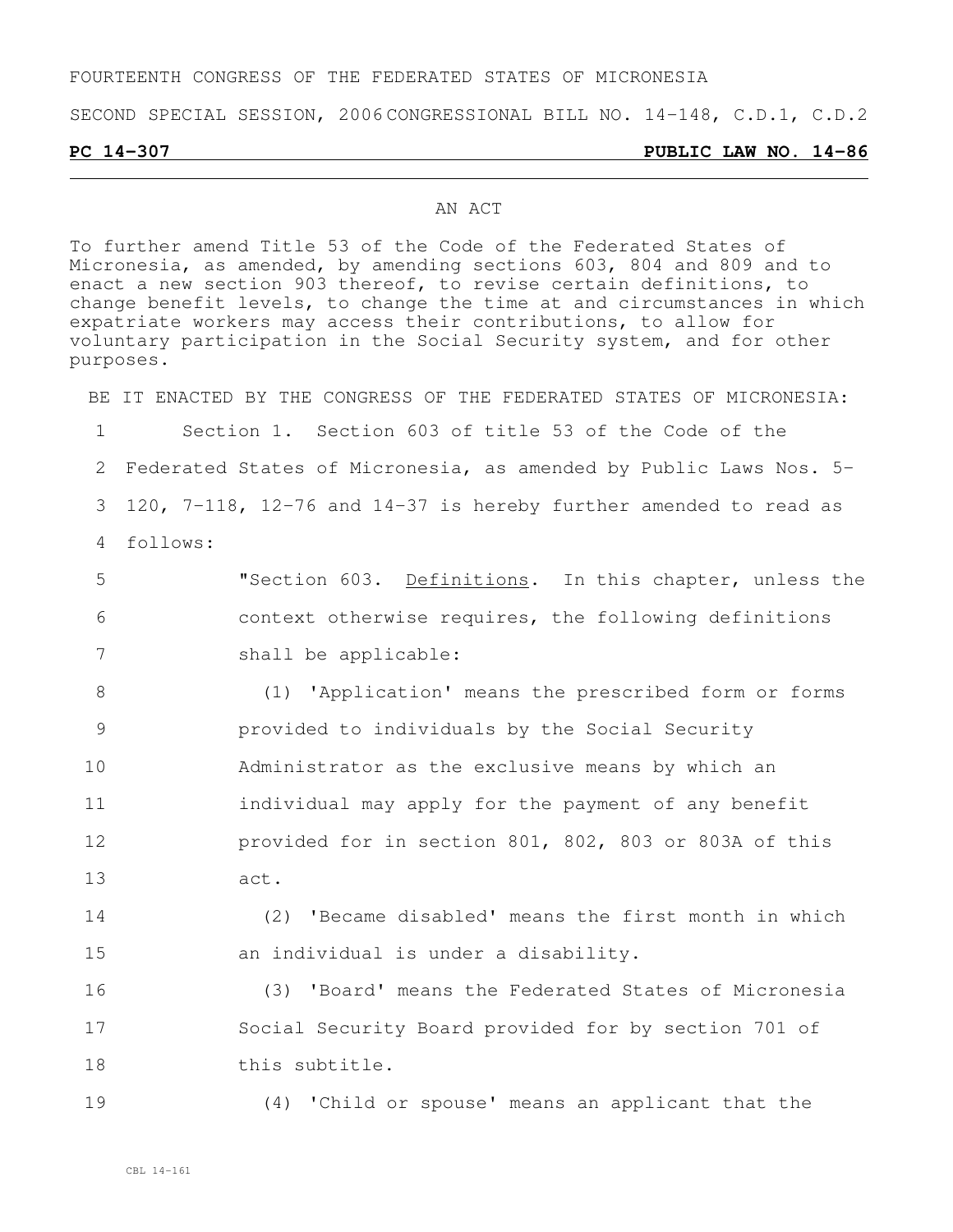court of the State in which an individual was domiciled at the time of his death has or would find to be the individual's child or spouse in determining the devolution of intestate personal property. 'Child' shall include only the deceased individual's biological children and such adopted children whose confirmed petition for adoption by the wage earner has been 8 presented to the Social Security Administration.Notwithstanding 9 the purposes of this title unless, the Social Security Administrator makes a determination that, due to exceptional circumstances, the person shall be so entitled. In reaching a determination that exceptional circumstances apply, the Social Security Administrator shall satisfy himself or herself that future eligibility for social security benefits was not a significant factor in the decision to adopt and may consider any available, relevant information including, but not limited to:

 (a) whether the adopted child's biological mother, and/or biological father were alive at the time 21 the adoption took place;

 (b) if one or both biological parents were alive at the time of adoption, whether one or both parents were acting or were capable of acting as a primary 25 caregiver at that time;

(c) whether the adopting parent is a relative of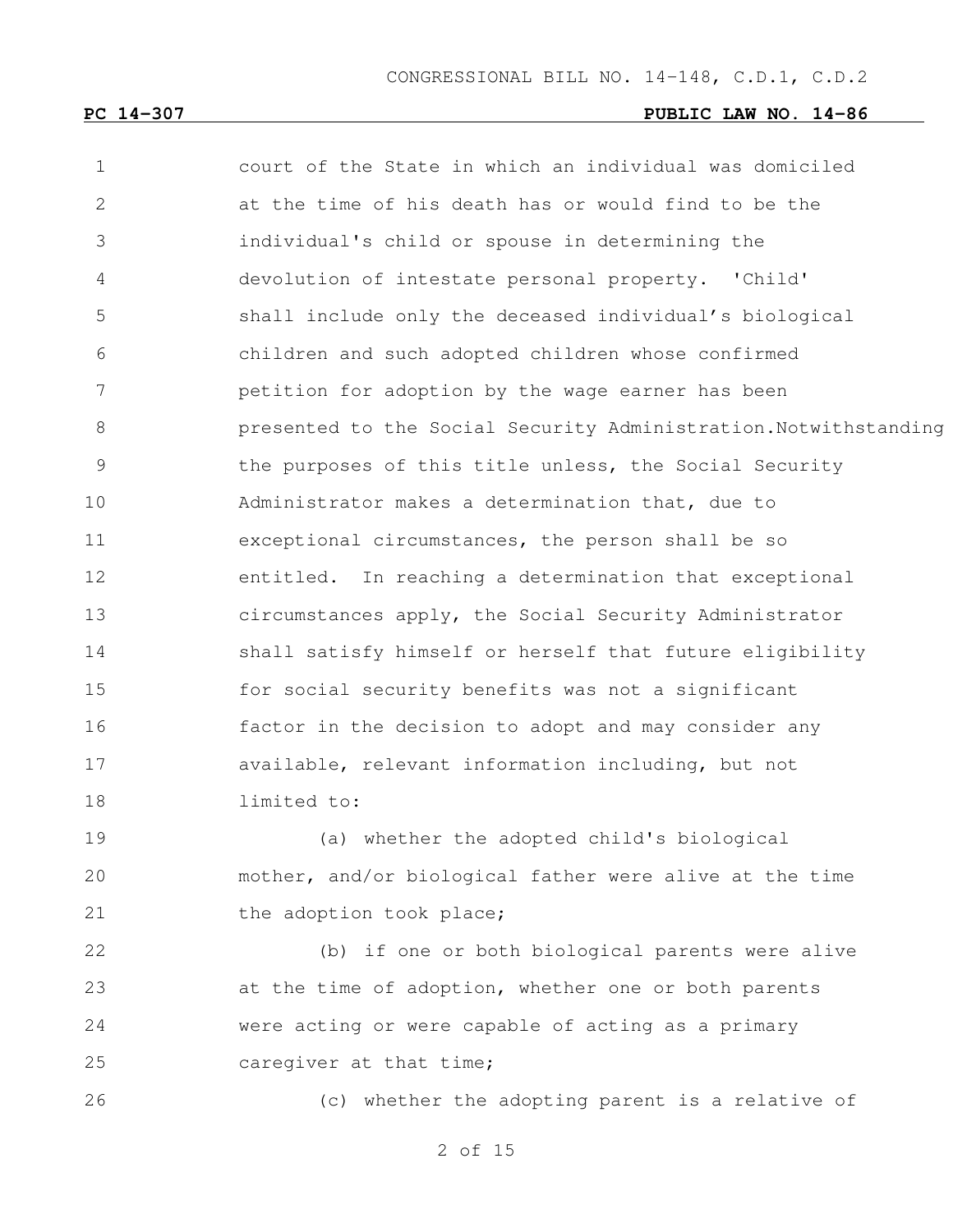1 the adopted child; 2 (d) whether, at the time the adoption took place, there were relatives, not including the adopting parents, who would have been appropriate guardians for 5 the adopted child; (e) whether the adopting parent was a primary caregiver for the adopted child at the time of adoption and continued in that role after the adoption took place; 10 (f) any other factor the Social Security Administrator considers relevant. (5) 'Contributions' means the tax imposed upon income of covered employees and the tax imposed upon employers on account of wages paid to a covered employee. (6) 'Disability' means inability to engage in any substantial gainful employment by reason of any medically determinable physical or mental impairment which can be expected to result in death or which has lasted or can be expected to last for a continuous period of not less than 12 months. (7) 'Earning test' means that an individual who 22 receives a retirement, disability, or survivor benefit and who works in covered or noncovered employment shall have his quarterly benefit reduced by one dollar for each two dollars earned in a quarter, except there shall be no reduction for the first \$300 earned in a quarter.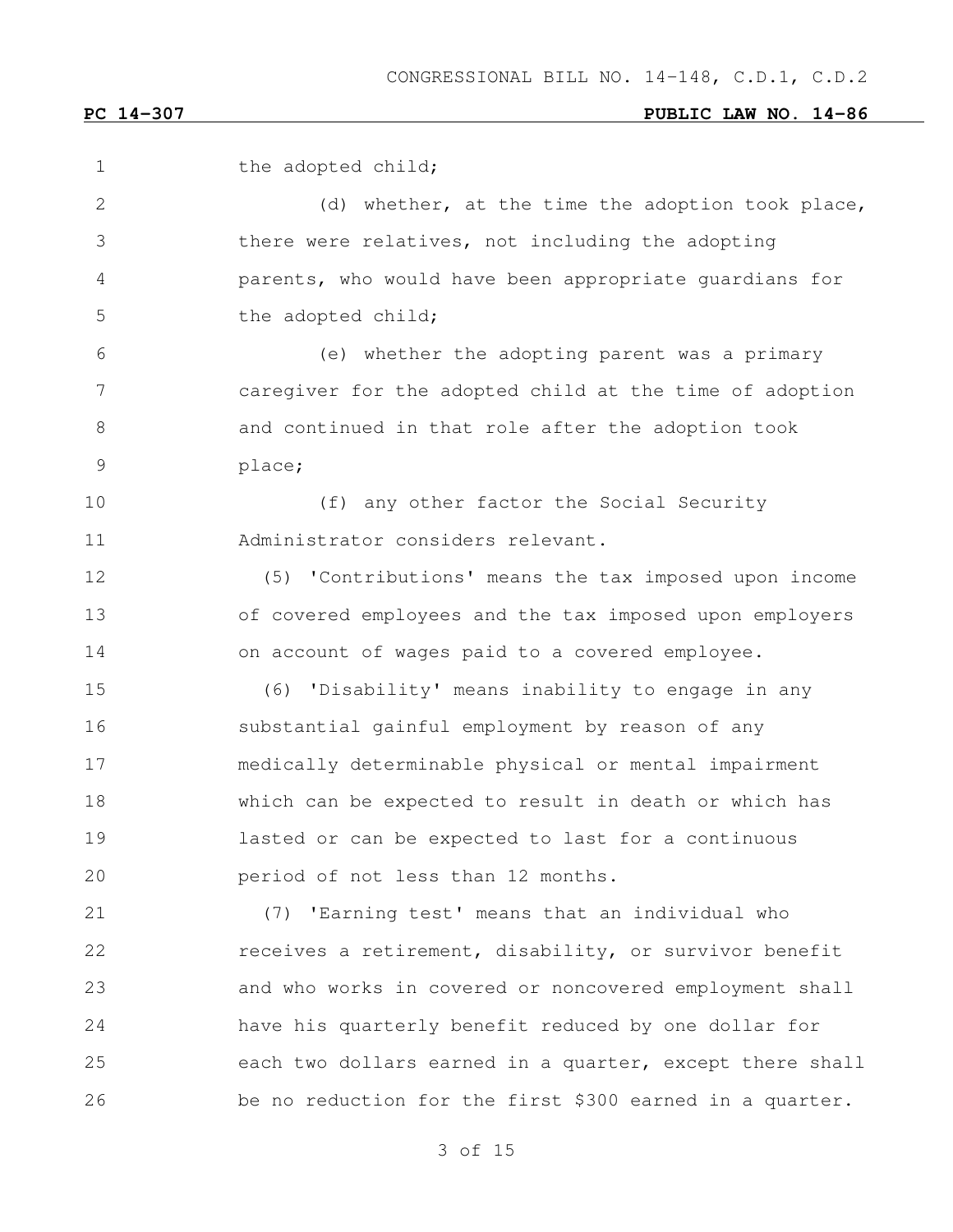| $\mathbf 1$  | The reduction shall be applied in one of the subsequent  |
|--------------|----------------------------------------------------------|
| $\mathbf{2}$ | two quarters immediately after the quarter in which the  |
| 3            | earnings were made, or as soon as possible thereafter.   |
| 4            | All benefit recipients have an affirmative duty to       |
| 5            | disclose to the FSM Social Security Administration all   |
| 6            | earnings from either covered or non-covered employment   |
| 7            | for any time period during which they received earnings  |
| 8            | and for which they are receiving or claiming benefits.   |
| 9            | (8)<br>'Employee' means:                                 |
| 10           | (a) any officer of a corporation; or                     |
| 11           | (b) any individual who, under the usual common           |
| 12           | law rules applicable in determining the employer-        |
| 13           | employee relationship, has the status of an employee; or |
| 14           | (c) any self-employed person who has at least one        |
| 15           | employee for whom he is required to report in a given    |
| 16           | quarter; or                                              |
| 17           | (d) any self-employed person who had more than           |
| 18           | \$10,000 of annual gross revenue in the preceding        |
| 19           | calendar year.                                           |
| 20           | (9) 'Employment, covered' or 'covered employment'        |
| 21           | means any service by an employee for an employer         |
| 22           | incorporated or doing business within the Federated      |
| 23           | States of Micronesia employing him, irrespective of      |
| 24           | where such employment is performed, except family        |
| 25           | employment.                                              |
| 26           | (10) 'Employment, noncovered' or 'noncovered             |
|              |                                                          |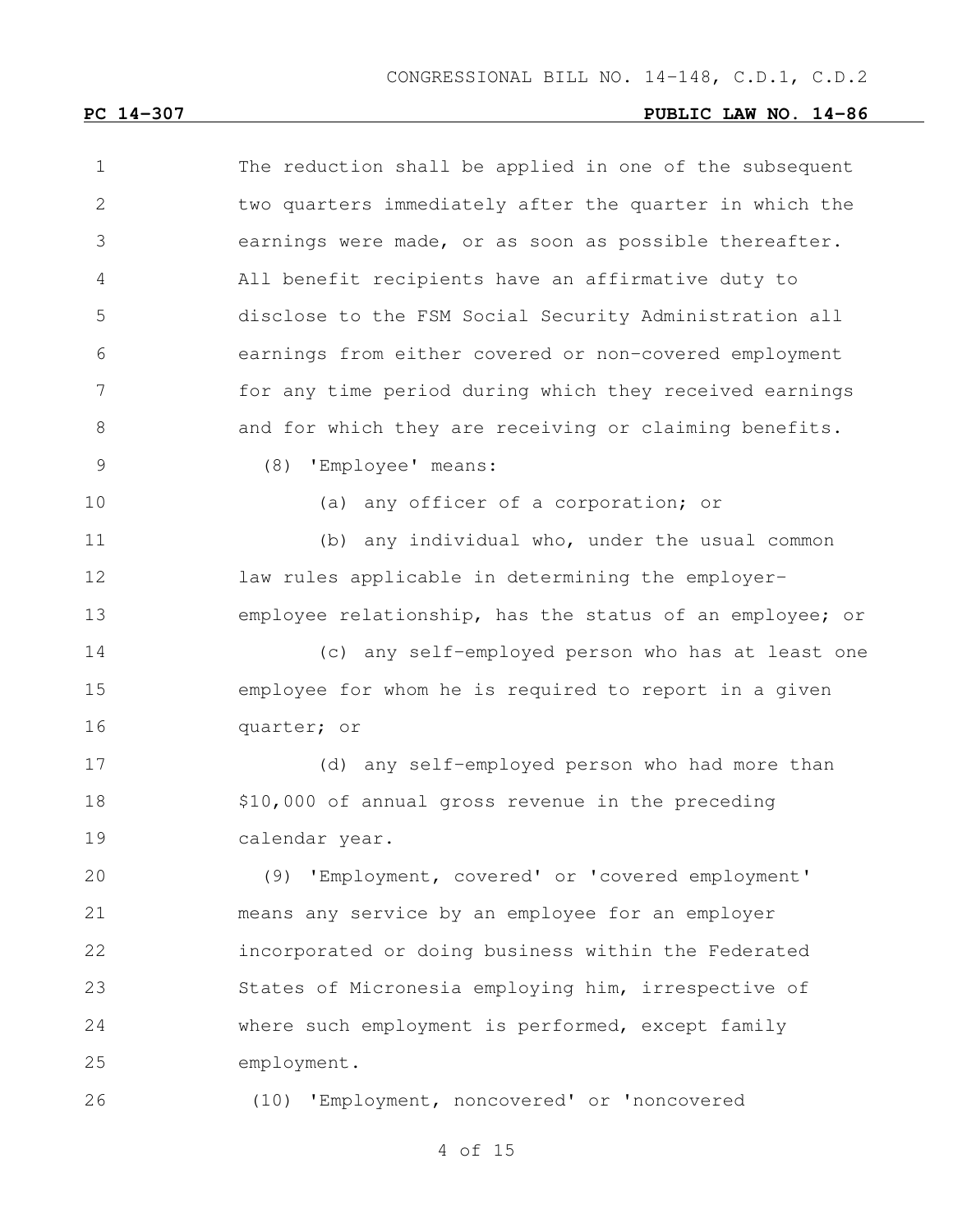employment' means any employment engaged in by an employee where coverage is statutorily exempt in the Federated States of Micronesia, family employment, or employment by an employee outside the Federated States of Micronesia and which is not taxable by the FSM Social Security Administration. (11) 'Family employment' means employment of a worker by a member of the household, a parent or a son or daughter except that the worker may apply to the Board for a determination that such employment is bona fide covered employment subject to this subtitle. (12) 'Insured status' can mean any of the following: (a) 'Currently insured individual' means any individual who has had not less than twenty quarters of

coverage during the 25-quarter period ending with:

 (i) the quarter in which he died; or (ii) the quarter in which he became entitled 18 to old age insurance benefits; or

19 (iii) the quarter in which he became disabled, 20 whichever first occurs.

 (b) 'Fully insured individual' means any individual whose total cumulative quarters of coverage are at least as great as the number of years calculated from the later of the date the worker turned age twenty- one (21) or June 30, 1968, to the date the worker attains age sixty (60), dies or becomes disabled. For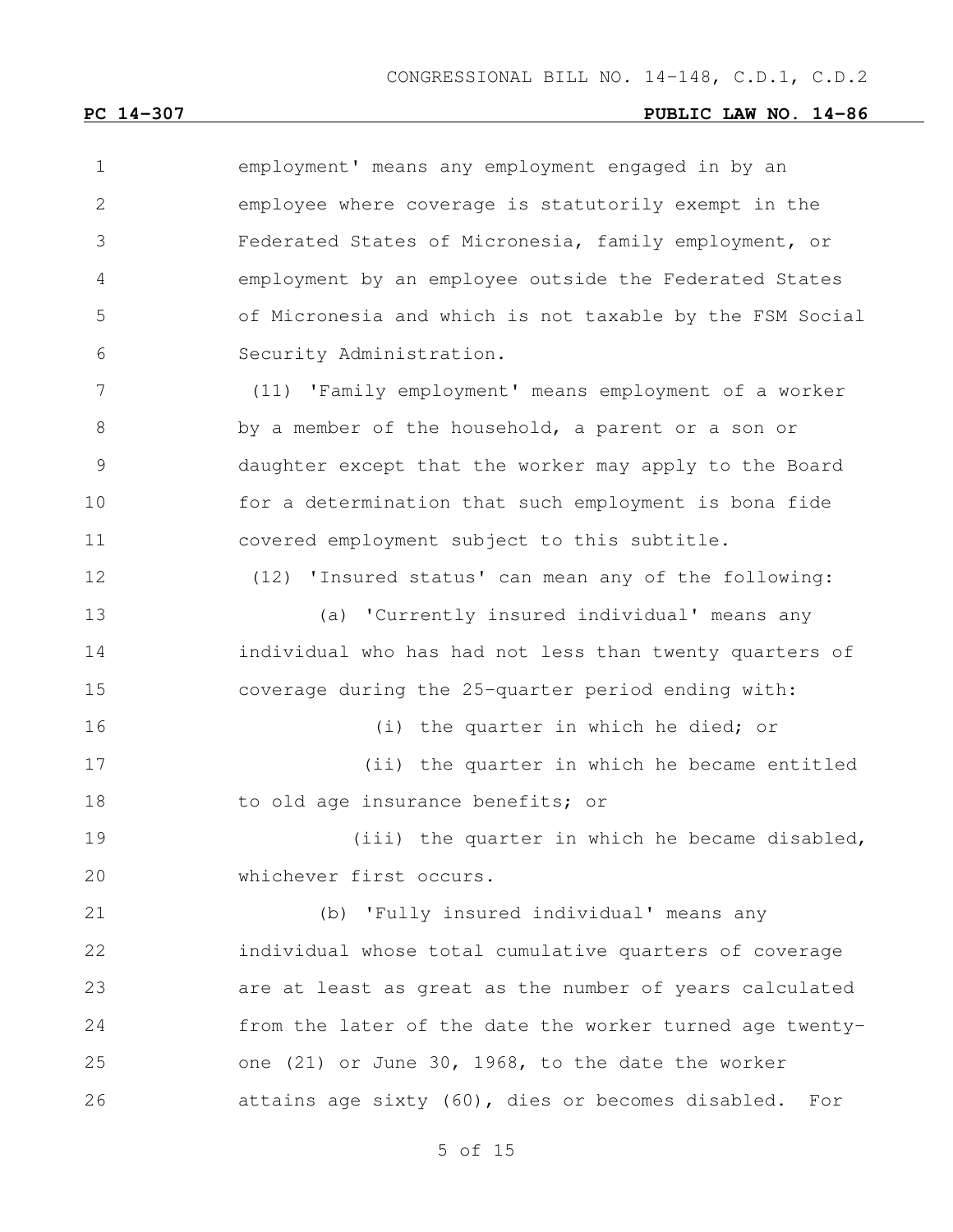1 this purpose, partial years shall be counted as whole years (for example 37.25 years would be rounded up to 38 years). In no case shall an individual be a fully insured individual unless he has at least 12 quarters of coverage. (i) For individuals who attain age sixty (60), die or become disabled on or before December 31, 2006, no more than thirty-eight (38) quarters of coverage are required to be fully insured. (ii) For individuals who turn sixty (60) or die after December 31, 2006, no more than fifty (50) quarters of coverage and employee contributions to the Social Security System of at least \$2,500 are required 14 to be fully insured. Should an individual's employee contributions total less than \$2,500 as of the date of termination of employment or death, the individual or their surviving spouse may pay the difference to the FSM Social Security Administration in a single sum payment **in order to become fully insured.** The surviving children will be eligible for benefits so long as the individual was currently insured at the time of the individual's death.

 (iii) For individuals who become disabled after December 31, 2006, no more than 45 quarters of coverage and employee contributions to the Social Security System of at least \$1,500 are required to be fully insured.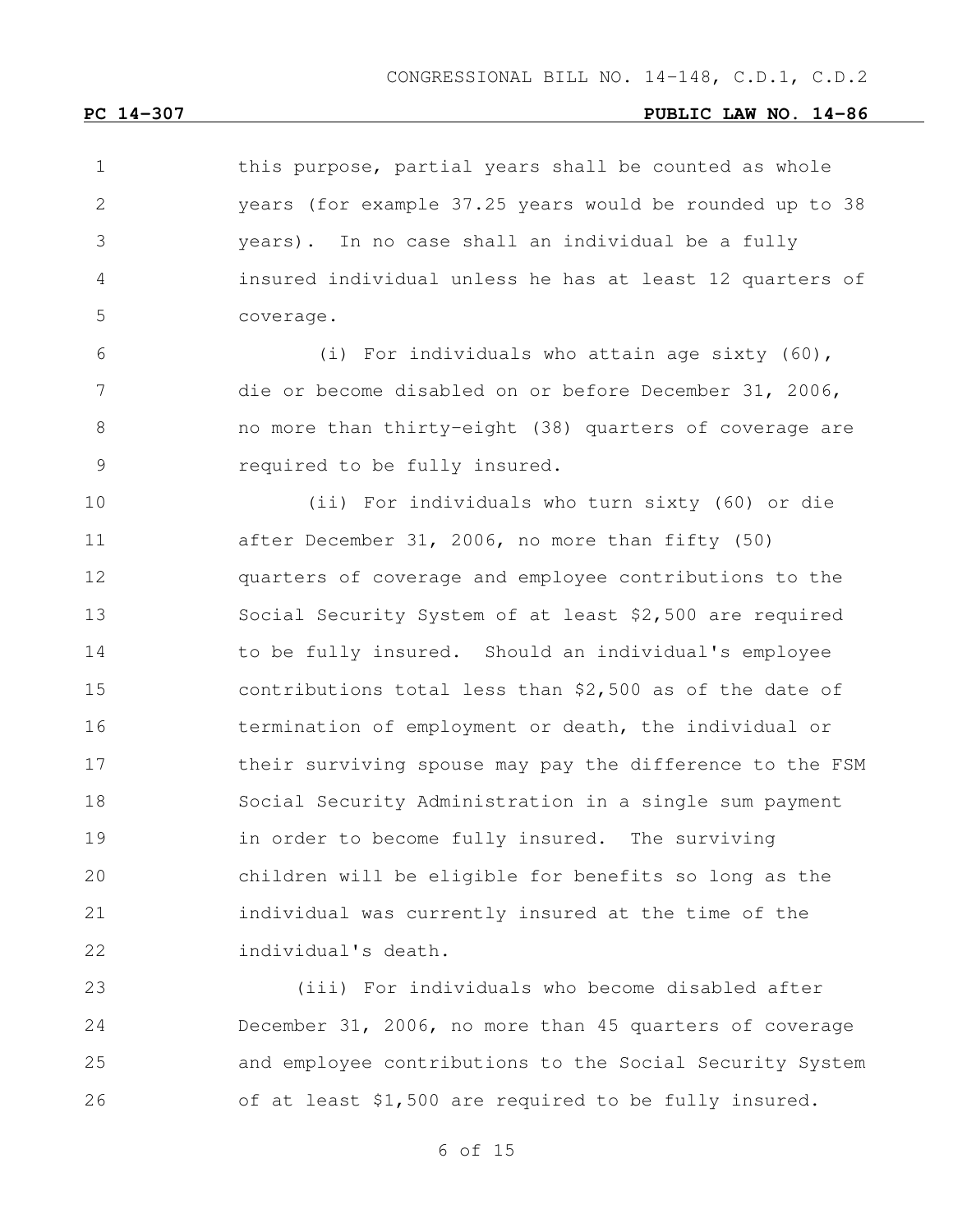Should an individual's employee contribution total less than \$1,500 as of the date of termination from employment, the individual may pay the difference to the FSM Social Security Administration in a single sum payment in order to become fully insured.

 (13) 'Quarter' and 'calendar quarter' mean a period of 7 three calendar months ending on March 31st, June 30th, September 30th, or December 31st. 'Quarter of coverage' means a quarter in which the individual has been paid \$300 or more in wages in covered employment subject to 11 this subtitle.

 (13) 'Wages' means remuneration paid subject to the provisions of this subtitle, including the cash value of all remuneration paid in any medium other than cash and remuneration accruing to a self-employed person. Remuneration accruing to a self-employed person shall be deemed to be twice the amount paid to the highest paid employee reported by the self-employed person in a quarter, with a maximum of \$3,000 per quarter through September 30, 2003 and a maximum of \$5,000 per quarter beginning October 1, 2003. This maximum quarterly amount shall increase to \$6,000 on January 1, 2008, \$7,000 on January 1, 2013, \$8,000 on January 1, 2018, \$9,000 on January 1, 2023, and \$10,000 on January 1, 2028. Remuneration accruing to a self-employed person who has no covered employees shall, for each quarter of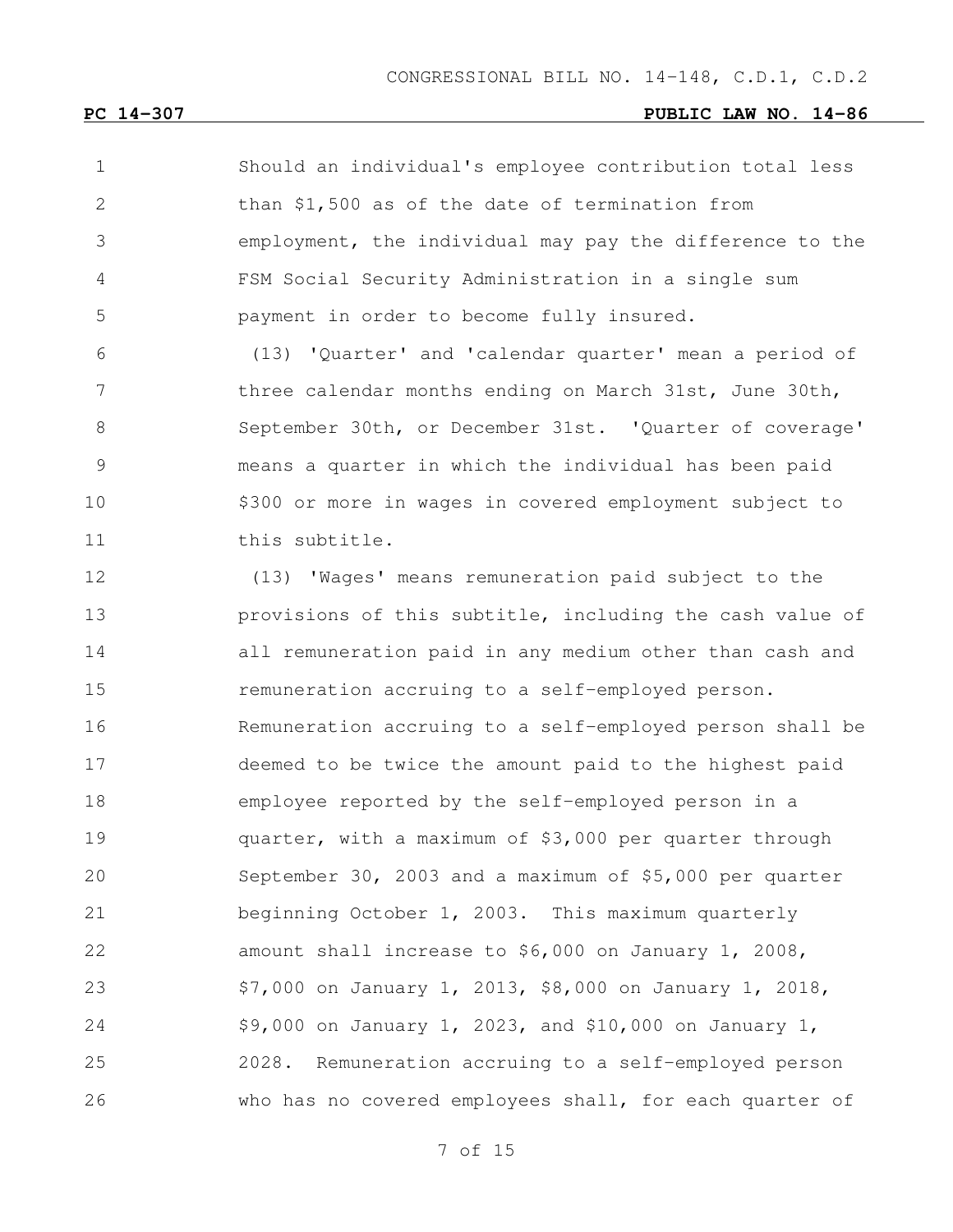CONGRESSIONAL BILL NO. 14-148, C.D.1, C.D.2

#### **PC 14-307 PUBLIC LAW NO. 14-86**

| $\mathbf 1$    | a year, be deemed to be 5 percent of the gross revenue      |
|----------------|-------------------------------------------------------------|
| 2              | of the business for the previous calendar year, subject     |
| 3              | to a \$3,000 maximum per quarter through September 30,      |
| $\overline{4}$ | 2003 and a maximum of \$5,000 per quarter beginning         |
| 5              | October 1, 2003. The maximum quarterly amount shall         |
| 6              | increase to $$6,000$ on January 1, 2008, \$7,000 on January |
| 7              | 1, 2013, \$8,000 on January 1, 2018, \$9,000 on January 1,  |
| 8              | 2023, and \$10,000 on October 1, 2028. Remuneration paid    |
| 9              | for any service which is more or less than a whole          |
| 10             | dollar shall, as may be prescribed by regulations, be       |
| 11             | computed to the nearest dollar. Wages shall not             |
| 12             | include:                                                    |

 (a) that part of remuneration in excess of \$3,000 through September 30, 2003 and in excess of \$5,000 beginning October 1, 2003, in excess of \$6,000 beginning January 1, 2008, in excess of \$7,000 beginning January 1, 2013, in excess of \$8,000 beginning January 1, 2018, in excess of \$9,000 beginning on January 1, 2023, and in excess of \$10,000 beginning on January 1, 2028, paid in a quarterly reporting period by one employer;

 (b) any payment on account of sickness or accident disability, or medical or hospitalization expenses made by an employer to or on behalf of an employee;

 (c) any payment made to or on behalf of an employee or to the employee's beneficiary from a trust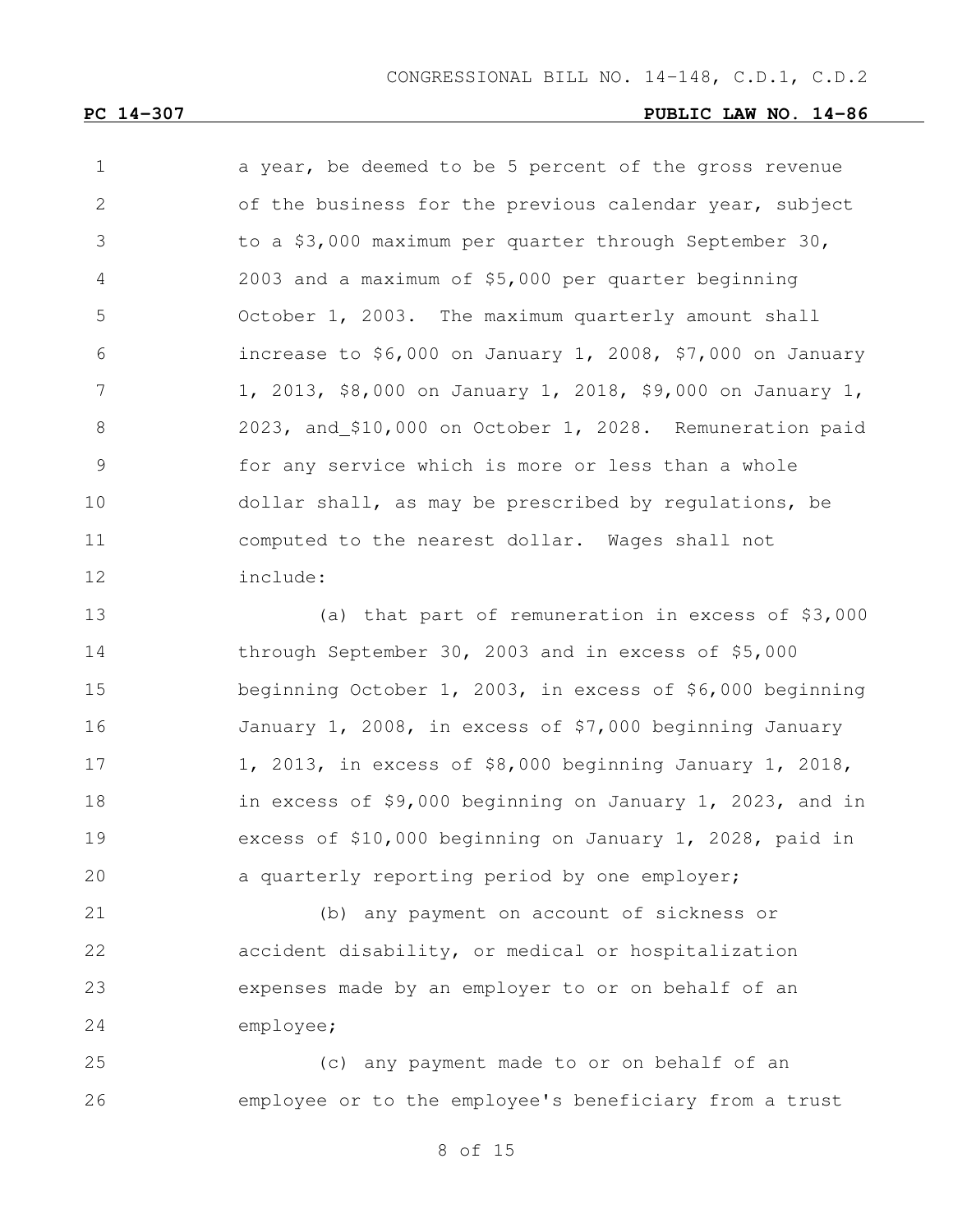| 1             | or annuity;                                                       |
|---------------|-------------------------------------------------------------------|
| 2             | (d) remuneration paid in any medium other than                    |
| 3             | cash to an employee for service not in the course of the          |
| 4             | employer's trade or business or for domestic service in           |
| 5             | a private home of an employer;                                    |
| 6             | (e) remuneration paid for casual or intermittent                  |
| 7             | labor not performed in the course of the employer's               |
| 8             | trade or business when such employment does not exceed            |
| $\mathcal{G}$ | employment in more than one week in each calendar month           |
| 10            | of each quarterly reporting period; and                           |
| 11            | (f) remuneration from family employment subject                   |
| 12            | to the provisions of this subtitle."                              |
| 13            | Section 2. Section 804 of Title 53 of the Code of the             |
| 14            | Federated States of Micronesia, as amended by Public Laws Nos. 5- |
| 15            | 120, 7-118, 9-56 and 14-37, is hereby amended to read as follows: |
| 16            | "Section 804. Amount of retirement and disability                 |
| 17            | insurance benefits.                                               |
| 18            | (1) An insured eligible individual shall be paid a                |
| 19            | monthly old age benefit for life, except for any month            |
| 20            | of disqualification as provided by this subtitle, in an           |
| 21            | amount calculated upon an annual basis as follows:<br>For         |
| 22            | benefit payments that begin prior to January 1, 2007;             |
| 23            | 16.5 percent of the first \$10,000 of cumulative covered          |
| 24            | earnings, plus 3 percent of cumulative covered earnings           |
| 25            | in excess of \$10,000 but not in excess of the next               |
| 26            | \$30,000, plus 2 percent of cumulative covered earnings           |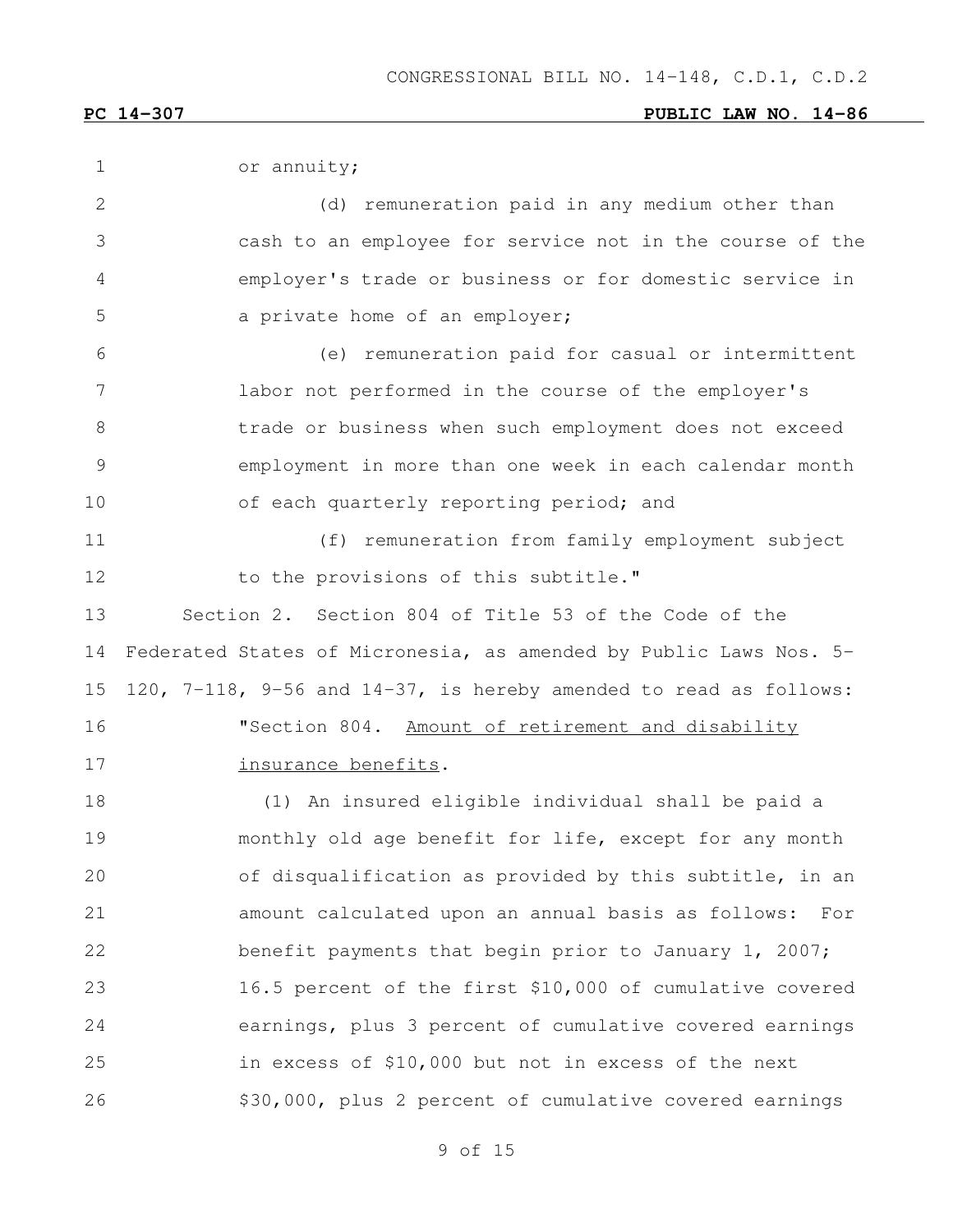1 in excess of \$40,000. For benefit payments that begin on or after January 1, 2007; 16.5 percent of the first \$10,000 of cumulative covered earnings, plus 3 percent of cumulative covered earnings in excess of \$10,000 but not in excess of the next \$30,000, plus 2 percent of cumulative covered earnings in excess of \$40,000 but not in excess of the next \$262,500, plus one percent of cumulative covered earnings in excess of \$302,500. Earnings for covered employment after commencement of payments for retirement or disability insurance benefits shall be included in benefit calculations upon 12 subsequent application for benefits, but such earnings shall be applicable for benefits for months after the calendar year in which such earnings occurred. For the purpose of this section cumulative covered earnings includes earnings on which contributions have been paid by the individual to the Trust Territory Social Security System.

 (2) An insured, eligible individual shall be paid a minimum monthly benefit of seventy five dollars if the benefit amount calculated in accordance with subsection (1) of this section is less than seventy five dollars monthly. Effective on January 1, 2012, the minimum monthly benefit shall be \$100.

 (3) An individual who is fully insured and who has been under a disability for three full calendar months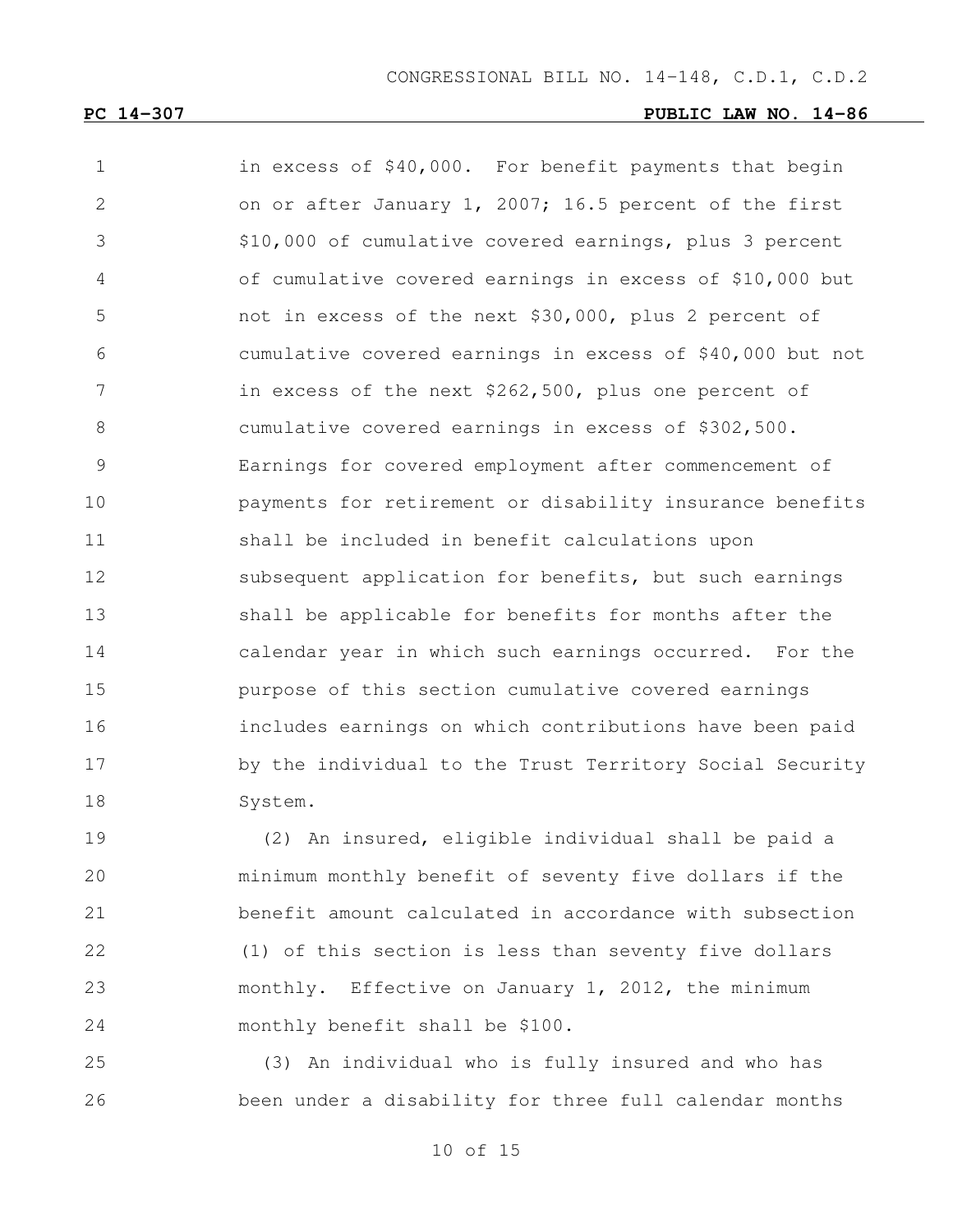shall be paid a monthly benefit for life or until recovery from the disability, except for any month of disqualification as provided by this subtitle in an amount calculated in accordance with the preceding subsections of this section. Further, the amount of the benefit as so determined shall, if the individual is receiving a periodic workmen's compensation benefit, be reduced each month by the excess of the sum of the workmen's compensation benefit for that month and the benefit payable under this act over eighty percent of one-twelfth of the highest annual covered wages in the period consisting of the year in which the disability occurred and the preceding five years. If a workmen's compensation benefit was payable in periodic benefits but was commuted to a lump sum, for purposes of this subsection it will be considered that the periodic benefit originally available was paid in each month that it would have been paid if the commutation had not occurred."

 Section 3. Section 809 of title 53 of the Code of the Federated States of Micronesia, as amended by Public Law No. 14- 37, is hereby further amended to read as follows:

 "Section 809. Payments to foreign citizens outside Federated States of Micronesia.

 Unless modified by a totalization or other international 26 agreement, payments under this act shall be paid to a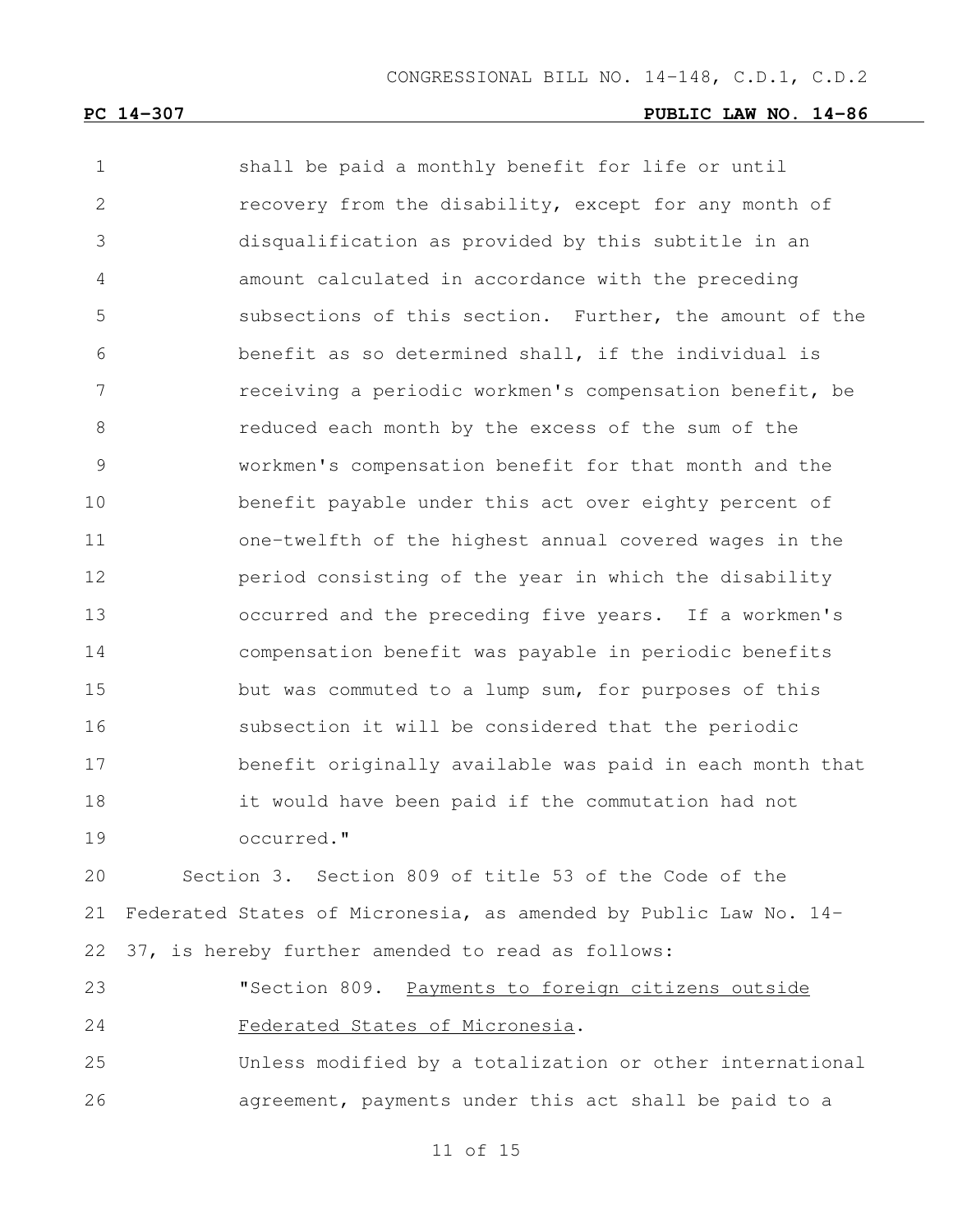beneficiary who is not a citizen or national of the Federated States of Micronesia and does not reside in the Federated States of Micronesia, as follows:

 (a) Payments shall be made to citizens and nationals of the Republic of Palau, the Republic of the Marshall Islands and the United States as if they were citizens or nationals of the Federated States of Micronesia as long as the Social Security Administration of those nations gives citizens and nationals of the Federated States of Micronesia reciprocal treatment.

 (b) Payments shall be made to citizens and nationals of other nations in a lump sum equal to the total amount contributed to the Social Security Administration by the employee while employed in the Federated States of Micronesia as of the date the employee ceases to be a resident of the Federated States of Micronesia in accordance with paragraph (c) of this 18 section. However, the lump sum shall be reduced by any payments made by the Social Security Administration to the employee or a surviving spouse or child before the **Lump** sum is awarded.

22 (c) For the purposes of this section, an individual resides in the Federated States of Micronesia if they are present in the territory of the Federated States of Micronesia for 180 days out of the last 365 days and have ties to the Federated States of Micronesia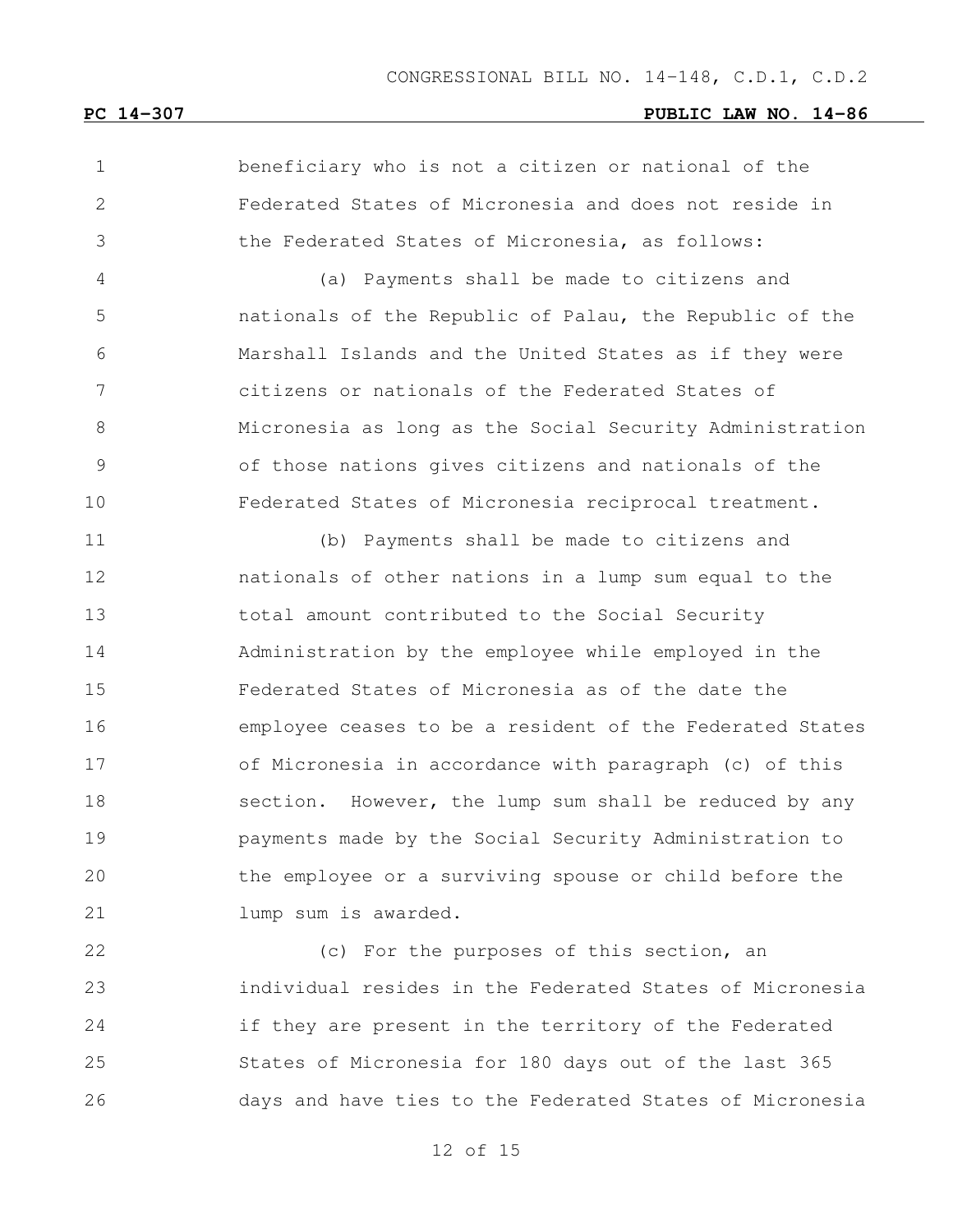1 that indicate residence such as a home, vehicle, bank accounts or personal property. (d) In determining the benefits and entitlements under this title for an individual who receives a lump sum payment in accordance with paragraph (b) of this section and who subsequently returns to the Federated States of Micronesia to undertake further 8 covered employment, no covered quarters, employee contributions or employer contributions accrued by the individual prior to receiving a lump sum payment shall 11 be counted." Section 4. Section 903 of Title 53 of the Code of the Federated States of Micronesia, as amended by Public Laws No. 5- 120, is hereby renumbered section 904. Section 5. Section 904 of Title 53 of the Code of the Federated States of Micronesia, as amended by Public Laws No. 5- 120, is renumbered section 905. Section 6. A new section 903 is hereby enacted to read as follows: "Section 903. Voluntary contributions. (1) Any self employed person who has less than \$10,000 of annual gross revenue may make voluntary contributions to the Social Security Administration in order to become eligible to receive benefits under this Title. The remuneration of such person shall be deemed to be \$1,250 per quarter or \$5,000 per year and such persons must pay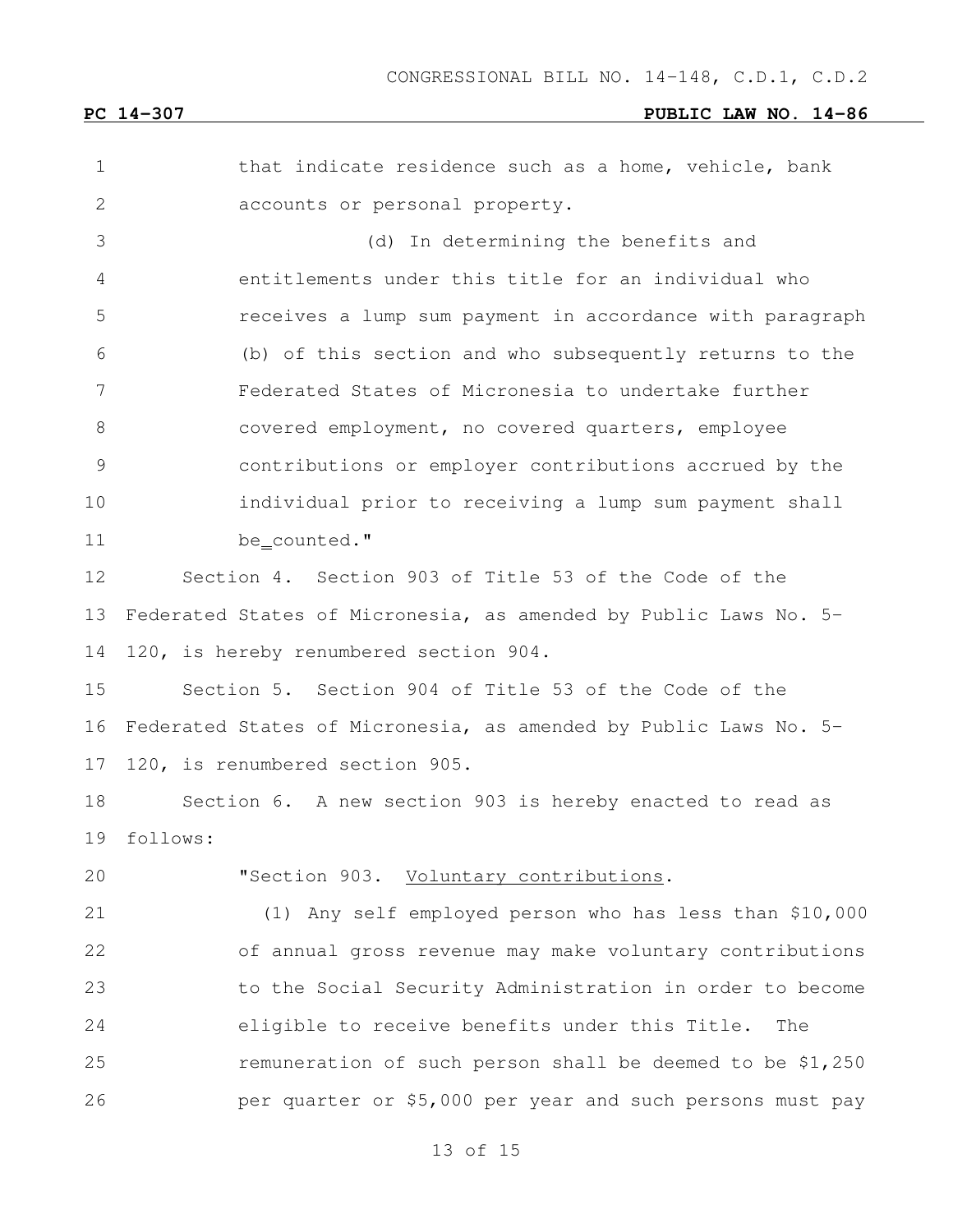both the employee and employer contributions in order to be so eligible. (2) Any person who is a citizen of Micronesia and is working as an employee outside of the Federated States of Micronesia, Republic of Palau or Republic of the Marshall Islands may make voluntary contributions to the Social Security Administration in order to become eligible to receive benefits. The remuneration of such persons shall be deemed to be minimum of \$1,250 a quarter or \$5,000 a year and such persons must pay both 11 the employee and employer contribution in order to be

covered."

- 
- 
- 
- 
- 

 Section 9. This act shall be effective immediately upon this act become law. This act shall become law upon approval by the President of the Federated States of Micronesia or upon its becoming law without such approval.

- 
- 

October 23th , 2006